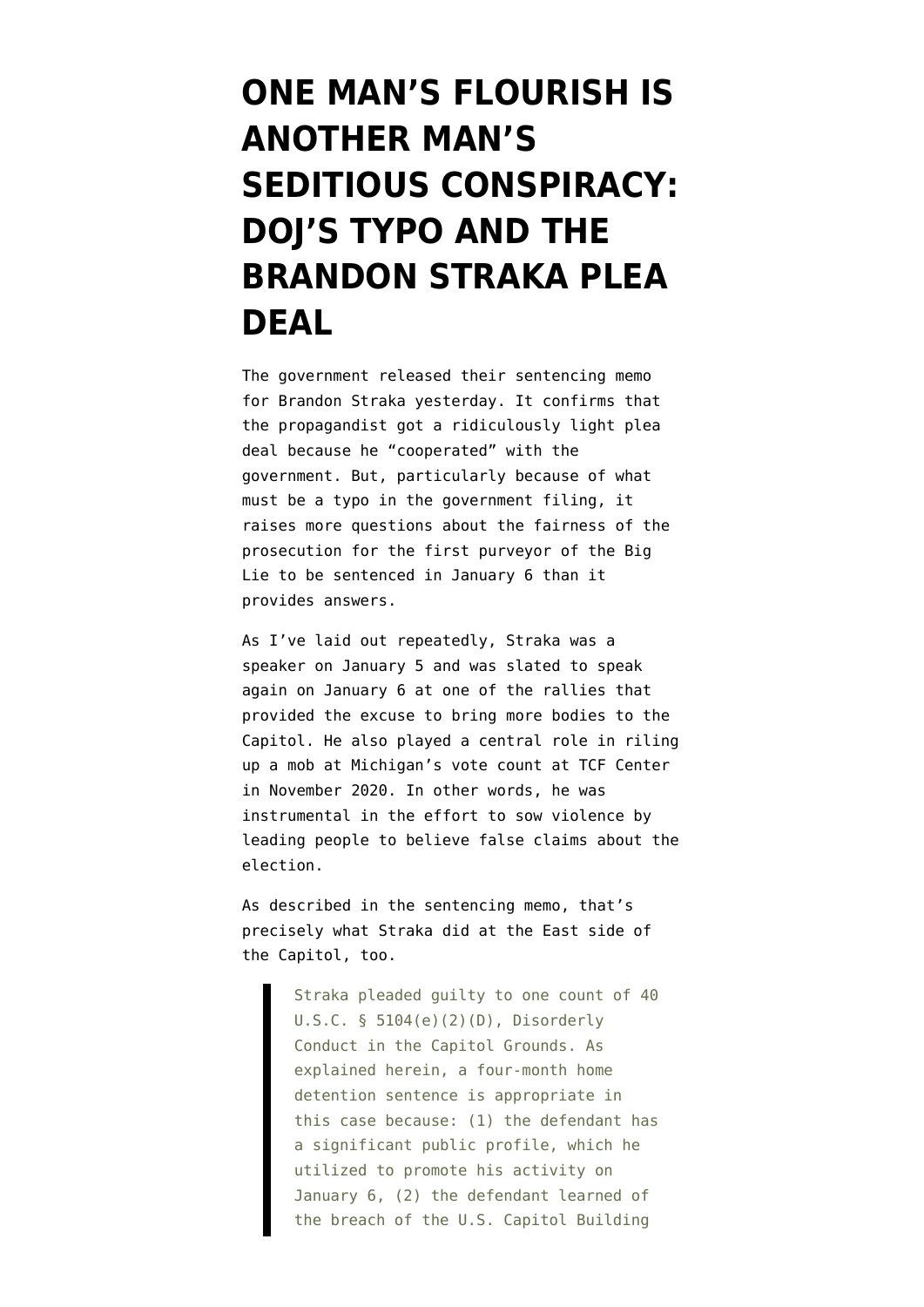and went to join the rioters; (3) upon arriving at the U.S. Capitol, the defendant encouraged others to storm the U.S. Capitol; (4) the defendant recorded video of the rioters entering the U.S. Capitol; (5) the defendant encouraged rioters to take an officer's protective shield from the officer's possession, and (6) the defendant took to social media and encouraged rioters who remained at the U.S. Capitol to "hold the line" even after he had left Capitol grounds on January 6.

#### [snip]

Here, Straka's participation in a riot that actually succeeded in halting the Congressional certification combined with his celebration and endorsement of the unauthorized entry of the U.S. Capitol and violent conduct of the rioters to his hundreds of thousands of followers, his act of encouraging rioters to take a U.S. Capitol Police officer's shield, and the need for deterrence renders a four-month home detention sentence both necessary and appropriate in this case.

Straka was originally charged with civil disorder and trespassing, but *not* the obstruction of the vote count that he was clearly part of. In October, [he got a plea deal](https://storage.courtlistener.com/recap/gov.uscourts.dcd.235647/gov.uscourts.dcd.235647.25.0_2.pdf) [to plead](https://storage.courtlistener.com/recap/gov.uscourts.dcd.235647/gov.uscourts.dcd.235647.25.0_2.pdf) *only* to the lesser of the two trespassing statutes, eliminating a felony civil disorder charge. As [I previously noted,](https://www.emptywheel.net/2021/12/16/the-pied-piper-of-insurrection-and-other-challenges-in-charging-the-january-6-organizer-inciters/) his [plea](https://storage.courtlistener.com/recap/gov.uscourts.dcd.235647/gov.uscourts.dcd.235647.25.0_2.pdf) [agreement](https://storage.courtlistener.com/recap/gov.uscourts.dcd.235647/gov.uscourts.dcd.235647.25.0_2.pdf) included the standard cooperation paragraph that usually suggests someone has not yet cooperated.

But DOJ, in their sentencing memo, claims he did, and even included a sealed filing describing the substance of the cooperation, as they would in support of a 5.1K letter that more formalized cooperators get.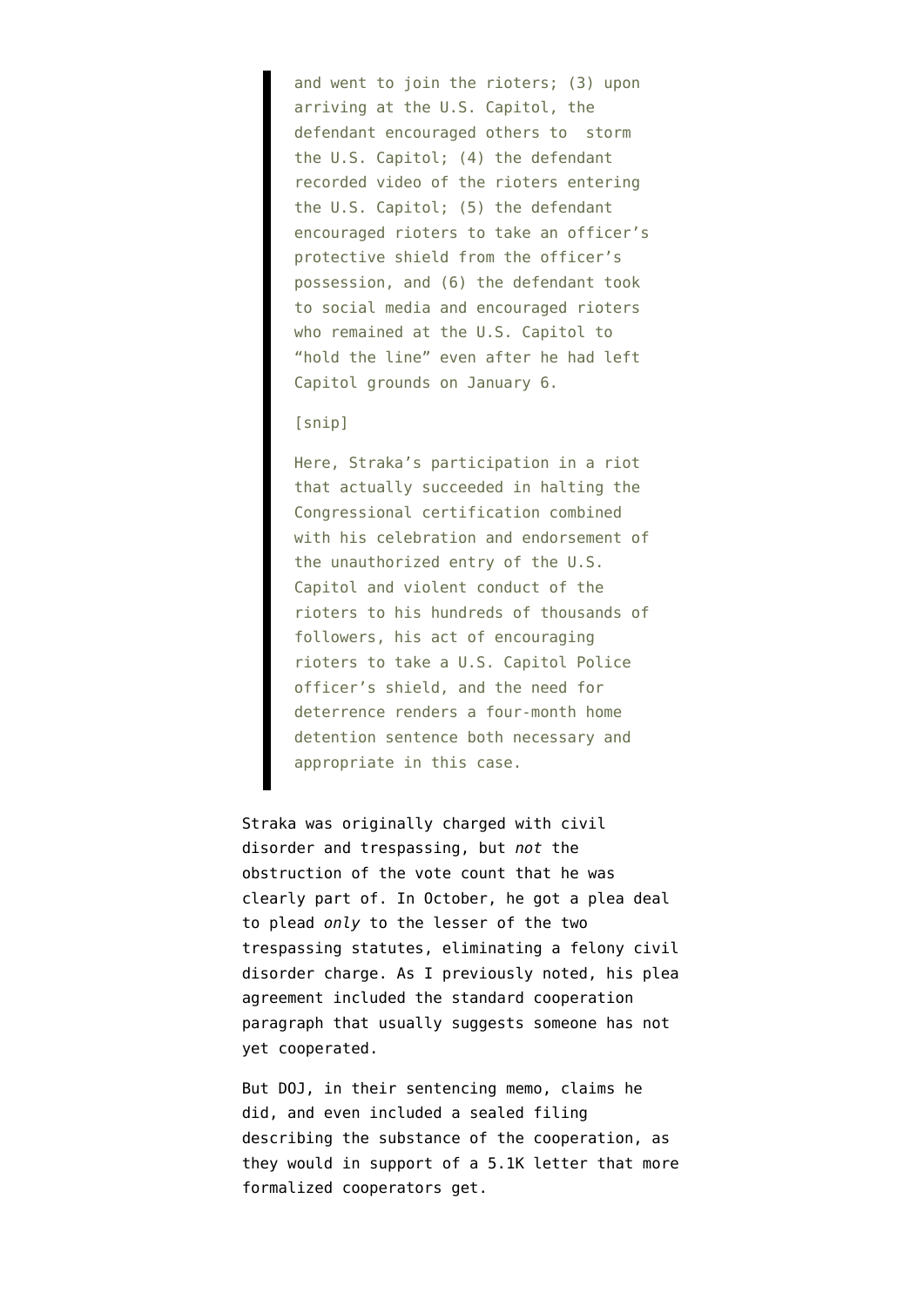7 The government will supplement this filing with a sealed addendum that will provide this Court with information related to Brandon Straka's interviews.

But even the memo's description of Straka's initial "cooperative" interviews, the ones he did before getting that sweet plea deal, make it clear that, at least at the beginning, he was bullshitting them.

> Straka was arrested on January 25, 2021. Straka voluntarily agreed to be interviewed by FBI. Straka's initial interview occurred on February 17, 2021. Straka recounted what occurred on January 6. Straka denied seeing any police officers as he walked to the U.S. Capitol. He also denied seeing any barriers or signage indicating that the U.S. Capitol was closed. Straka denied removing the posts out of fear of getting arrested. Instead, he explained that he removed the videos because he felt "ashamed." He denied knowing that people were "attacking, hurting, and killing people."

> Straka described seeing people "clustered" and "packed in" near the entrance to the U.S. Capitol. He admitted to video recording the event and later posting and removing the videos from Twitter. He also admitted knowing that the rioters were entering the U.S. Capitol without authorization and with the intent to interfere with Congress. Straka provided additional information to the FBI regarding the events leading up to and during January 6. After this initial interview, the FBI met with Straka a second time on March 25, 2021 with follow-up questions. Straka was cooperative during the interviews.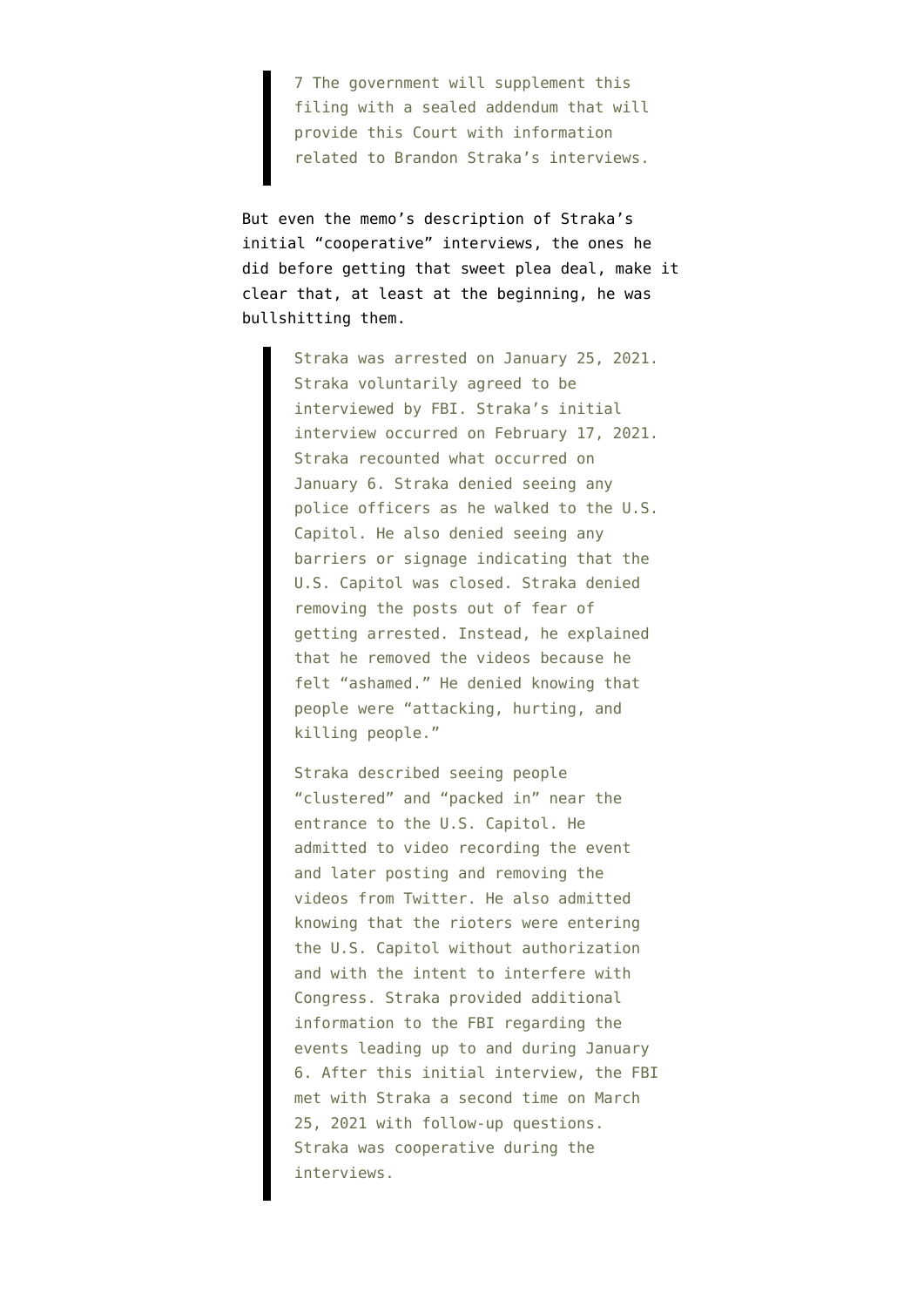Indeed, later parts of the memorandum debunk claims Straka made in that interview, completely undermining the description of these as cooperative interviews.

> Straka stood at the entrance of the East Rotunda Doors as rioters attempted to enter despite the presence of officers near the door. Alarms from inside the U.S. Capitol can be heard in the background as Straka approaches the doorway's entrance: a loud, highpitched, continuous beeping, similar to a smoke alarm. If Straka was unaware that his and the rioters' presence was not authorized, he should have known it when he heard the sound of the alarms. Additionally, as Straka approached the doorway, he was met by the smell of tear gas that had been deployed by officers inside of the U.S. Capitol.

### The memorandum also clearly shows that any remorse Straka has expressed was self-serving.

Straka has indicated that his decision to attend the U.S. Capitol breach was "stupid and a tragic decision." In his interview with FBI, Straka stated that he did not know that violence and death would occur that day. He then expressed shame for participating in the event. Yet, it is worth pointing out that Straka believes that "the consequences for his actions this far have been quite extreme and disproportionate given his involvement." Straka also believes that he is misunderstood. He has also expressed concern about how his business has been affected. ECF 28 ¶¶ 23-25. These statements indicate that Straka does not understand the gravamen of his conduct and that of the rioters on January 6.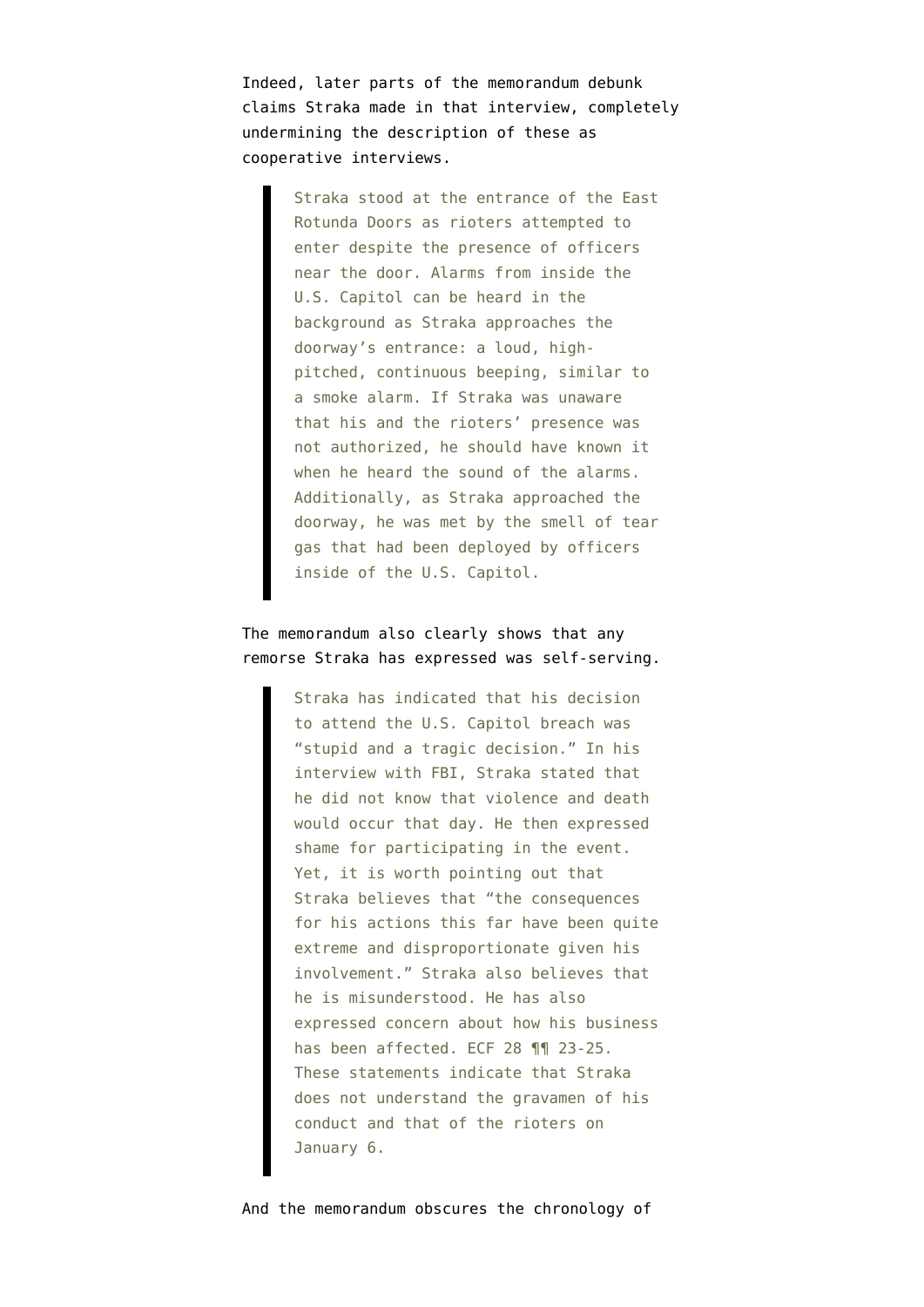Straka's actions from the day and relies on his word for at least one key detail which the FBI could have (and did, for other insurrectionists) confirmed via more investigation. Straka went to Trump's speech at the Ellipse. Videos show that *he left the speech with Mike Flynn* just as the speech was ending, walking unimpeded through the VIP section. Straka claims he took the Metro to the Capitol and arrived between 2 and 2:20, which given that everybody else was walking, is likely only possible if he killed a half hour somewhere before hopping the Metro, presumably getting on at Metro Center or Federal Triangle and getting off at Capitol South. That detail is critical, because it's how Straka sustains a claim that:

- He only learned of the assault on the Capitol as he was already traveling over there and not before
- He arrived at the Capitol between the time he learned of the assault and when his speech was canceled (2:00 to 2:20)
- He learned his speech was canceled at 2:33

Here's how it looks in the sentencing memorandum, separated by several pages.

> The next day, January 6, 2021, Straka attended the "Rally to Save America" on the White House Ellipse and then planned to travel to an area near the U.S. Capitol Building where he was going to give another speech. See ECF 1, p. 2 at ¶ 3 Straka used the Metro to travel to the U.S. Capitol. Id. While traveling to the U.S. Capitol, he received alerts on his telephone stating that former Vice President Mike Pence was "not going to object to certifying Joe Biden." Id.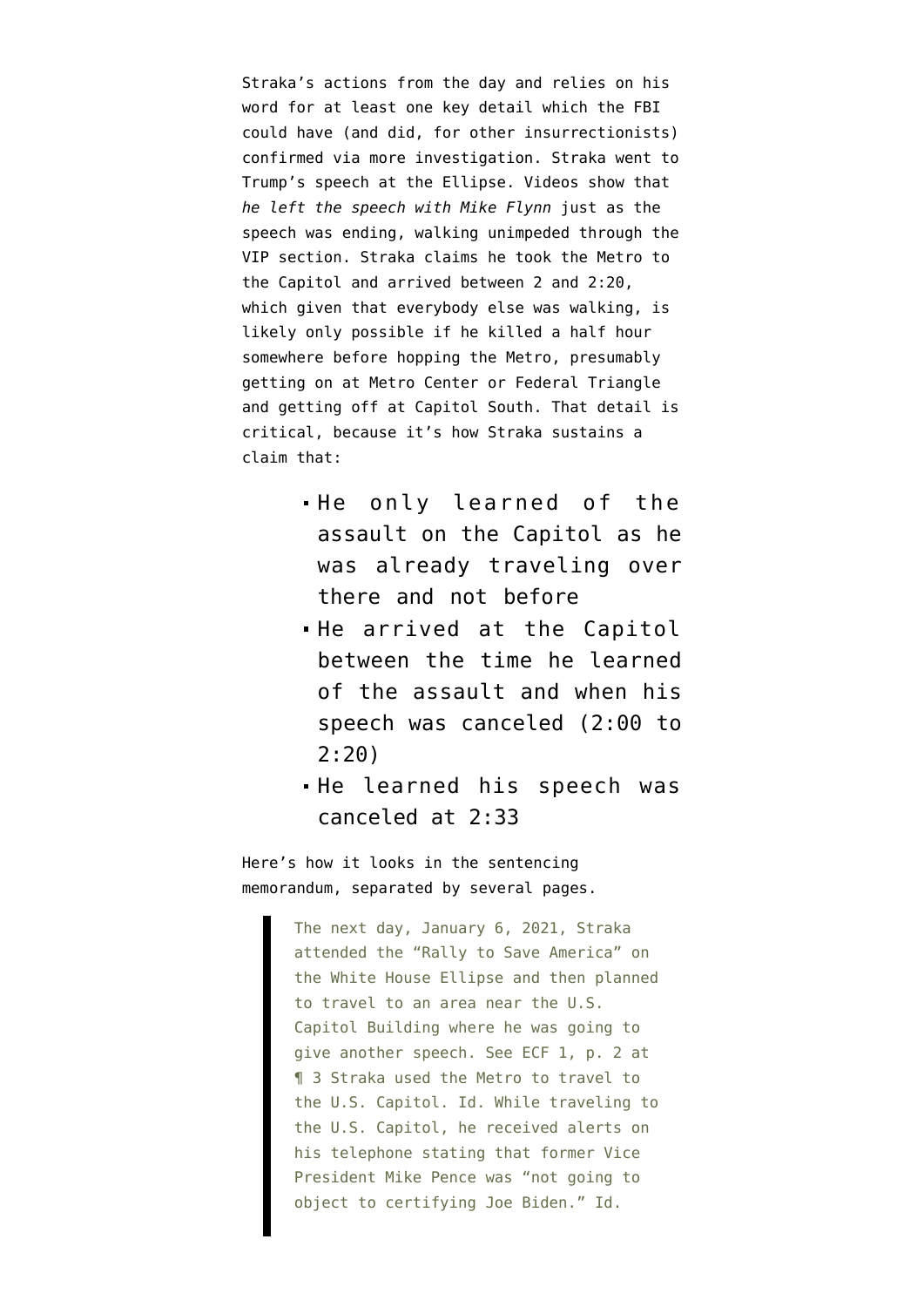Straka continued to make his way to the U.S. Capitol. Id. While walking, Straka learned that the U.S. Capitol had been breached. Id. Straka estimated that he got off of the Metro sometime between 2:00 p.m. and 2:20 p.m. before making his way to the U.S. Capitol grounds. See ECF 28, at ¶ 18.

#### [snip]

At 2:33 pm on January 6, 2021, Michael Coudrey, the national coordinator for Stop the Steal, sent a message to a group chat telling those in the chat that the event that Straka was scheduled to speak at would be delayed because "They stormed the capital[sic]." Joshua Kaplan and Joaquin Sapien, New Details Suggest Sernior Trump Aides Knew Jan. 6 Rally Could Get Chaotic, ProPublica (June 25, 2021) available at https://www.propublica.org/article /new-detailssuggest-senior-trump-aidesknew-jan-6-rally-could-get-chaotic (last visited December 16, 2021). Straka responded, "I just got gassed! Never felt so fucking alive in my life!!!" Id. Later, as law enforcement was still working to clear rioters from Capitol grounds, Straka encouraged them to continue fighting:



## Patriots at the Capitol-HOLD. THE. LINE !!!!

5:33 PM - Jan 6, 2021 - Twitter for iPhone

2.9K Retweets 65 Quote Tweets 15.8K Likes

It's still totally inexplicable. Even if Straka didn't have knowledge he was traveling into an active riot in advance (a really sketchy claim), he still marched right up the steps of the East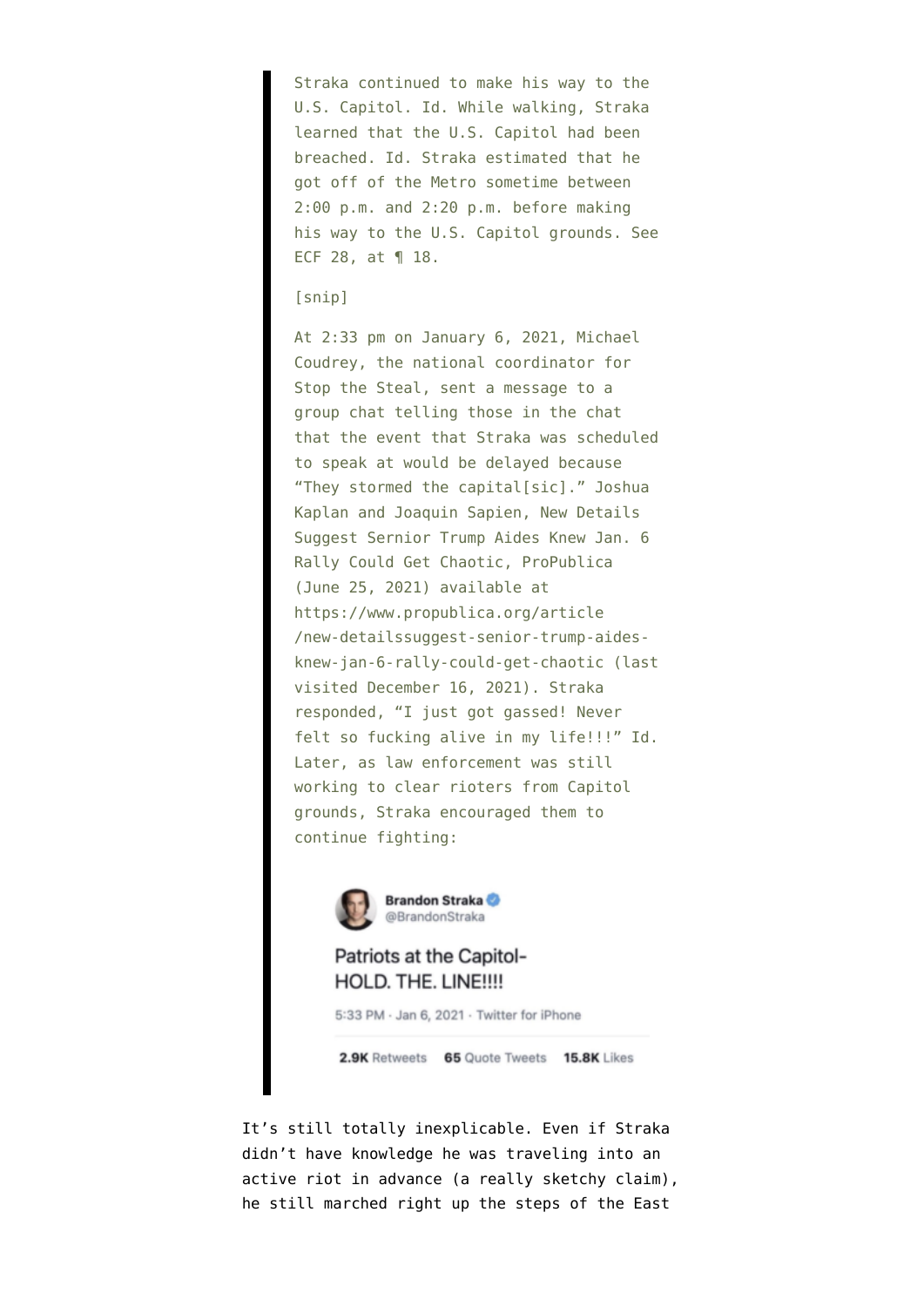side of the Capitol encouraging violent entry, and then stuck around for hours encouraging rioters to keep going. DOJ could have checked the timing of his story by  $-$  as they did with other Jan 6 defendants — checking for Metro card purchases, swipes, or surveillance video in the Metro. Instead, they seem to have taken his word for the chronology.

Thus far, then, it looks like Straka successfully bullshitted DOJ for a sweet plea deal.

That treatment is all the more problematic given the discomfort regarding Straka's incitement in different places in the sentencing memo. In describing his January 5 speech at the Stop the Steal rally, DOJ dismissed his call to "revolution" as "flourishes."

> During his five-minute long speech, Straka again used common rhetorical flourishes, referring to the rally attendees as "patriots," and referenced a "revolution" multiple times. Id. at 32:27-37:18 Straka directed the attendees to "fight back." Id.

But in the sentencing memo, DOJ called the same kind of speech on social media before that, often on key days in the developing conspiracy, speech that "could reasonably have been interpreted by some readers as a call for more than just a figurative struggle."

> Following the election, Straka stoked the passions of his followers, frequently telling the "Patriots" that it was time to "rise up" as part of a "civil war." Many of these messages contain rhetorical flourishes that are common in political speech. However, some of Straka's references to concrete planning and action could reasonably have been interpreted by some readers as a call for more than just a figurative struggle. In early December 2020, Straka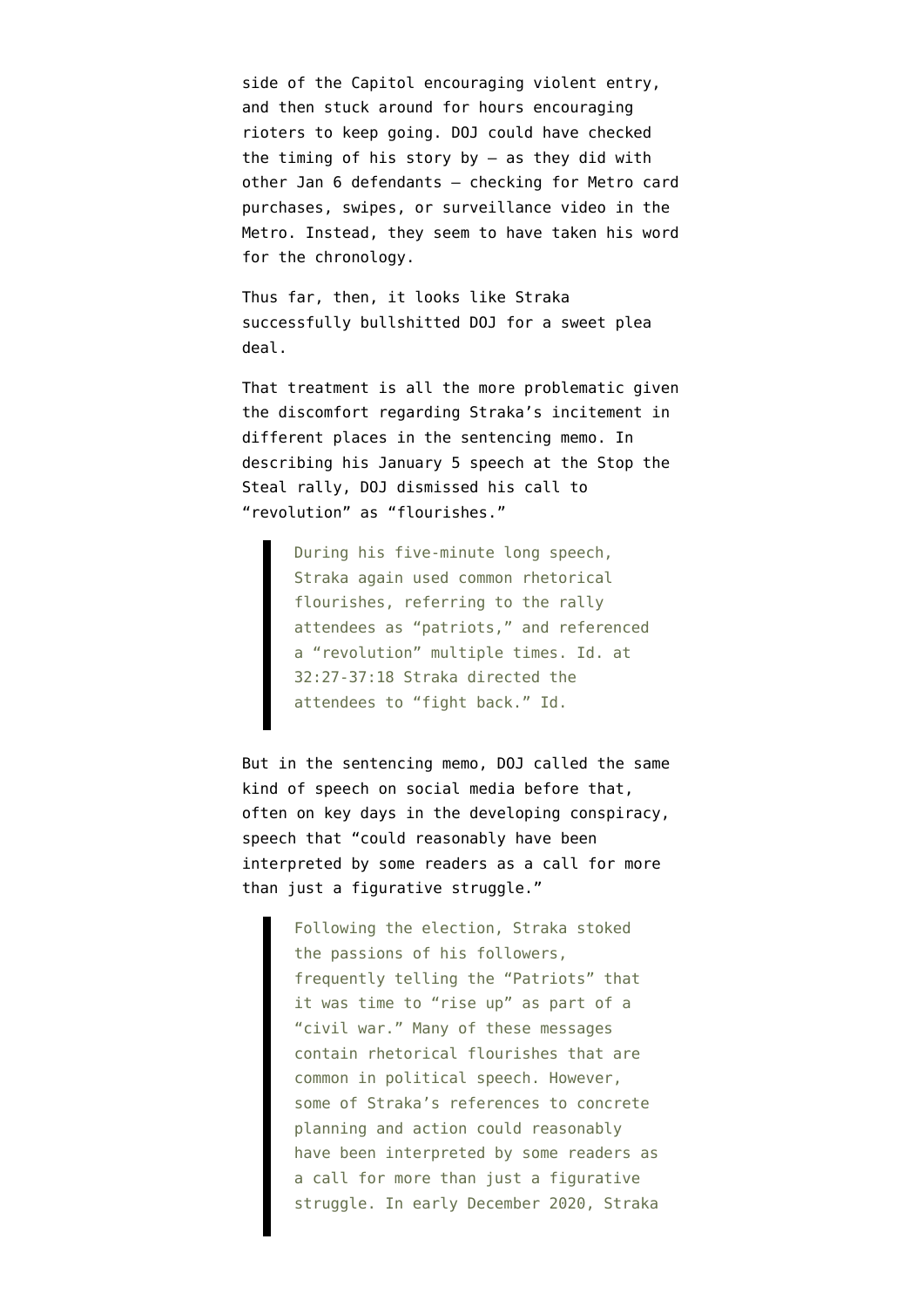sent out messages informing them that they "could not allow" a presidential transition and encouraging his followers to prepare for a civil war



Part of what paralyzes ppl when it's crucial to act & essential to fight is uncertainty & unpreparedness.

Make peace right now w the fact that we are in a civil war. We didn't want it & didn't start it. But it's here. They're counting on your silence & compliance to win. Don't.

9:48 AM · 12/2/20 · Twitter for iPhone

That is, DOJ admits in its sentencing memo that Straka was stoking violence during the entire transition period.

Thus it happened that, on the very same day DOJ rolled out [a seditious conspiracy indictment](https://www.justice.gov/opa/press-release/file/1462481/download) against Stewart Rhodes for, in part, warning on November 5, "we aren't getting through this without a civil war," and then warning on December 11 that if Joe Biden were to assume the Presidency, "it will be a bloody and desperate fight," DOJ made a case that a guy who, in the same weeks, was also calling for civil war, should get just home confinement.

To be sure, there's no evidence Straka engaged in military training or purchased weapons. But if Stewie's incitement counts as sedition, then surely Straka's counts as obstruction of the peaceful transfer of power.

Which brings us back to DOJ's claims about Straka's cooperation and that sealed addendum. According to the memo, as written, Straka had three interviews: one on February 17, 2021, another on March 25, 2021, and a third on  $-$  it claims — January 5, 2022.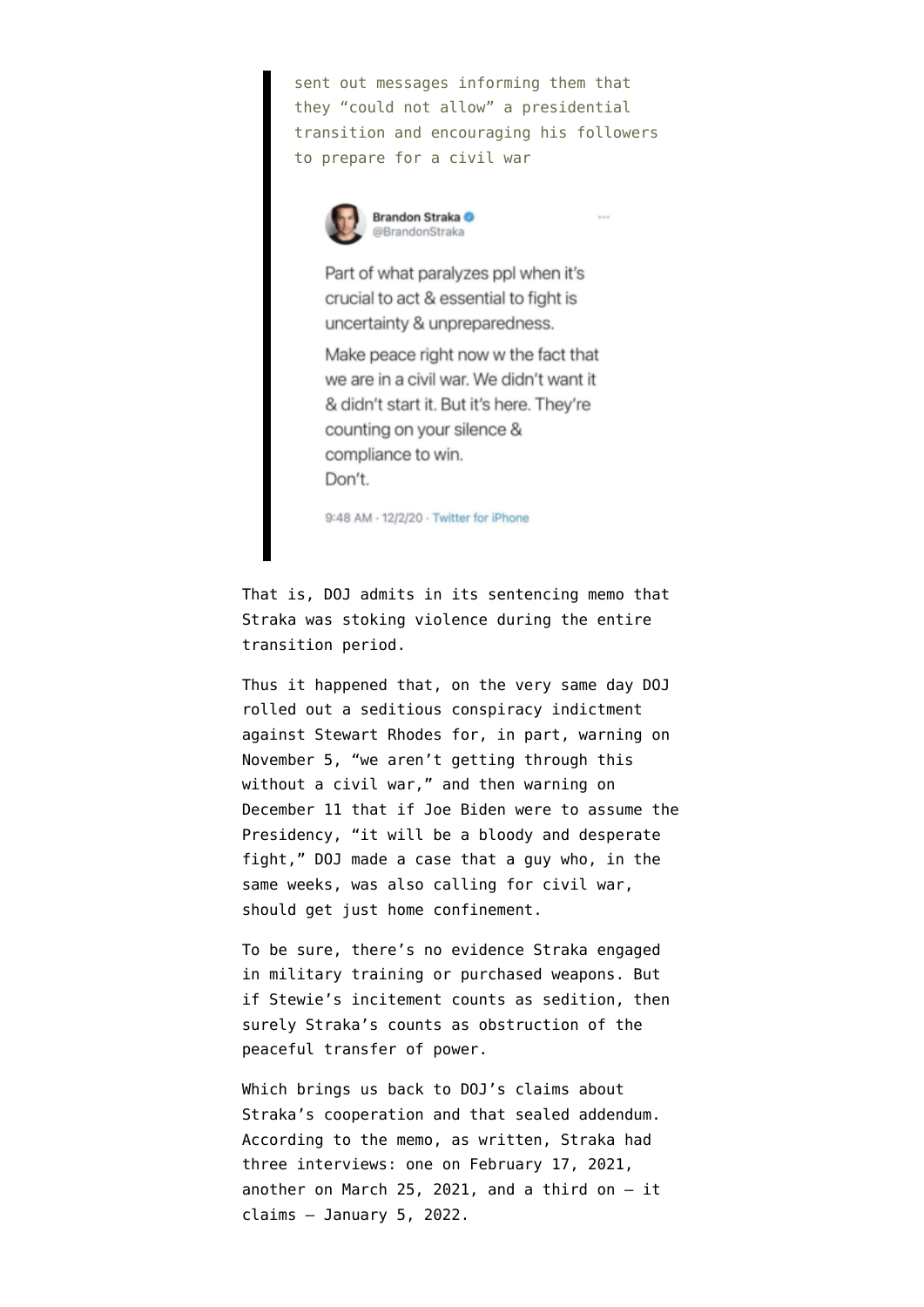On January 5, 2022, Straka met with prosecutors from the United States Attorney's Office and the FBI a third time. The purpose of the interview was for the government to ask Straka folloup [sic] questions. Consistent with his previous interviews, Straka was cooperative. The interviews were conducted in anticipation of the plea agreement that defendant would later enter.7

Except that makes no sense. He signed his statement of offense on September 14, 2021 and pled guilty in October. A January 5, 2022 interview couldn't have "anticipat[ed] the plea agreement" he entered three months earlier. [Update: I've gotten clarification that the reference "the interviews" was meant to refer to the series of interviews. It still doesn't make sense, but may reflect a late-date addition without correction of the antecedent.]

Moreover, DOJ offers no public explanation for details in [this motion for a continuance,](https://storage.courtlistener.com/recap/gov.uscourts.dcd.235647/gov.uscourts.dcd.235647.33.0.pdf) which the government attempted to seal after the fact, an attempt Judge Dabney Friedrich refused. It reveals that Straka told the government something new in December, and also that something unexpected came up in the Presentence report.

> On December 8, 2021, the defendant provided counsel for the government with information that may impact the government's sentencing recommendation. Additionally, the government is requesting additional time to investigate information provided in the Final PreSentence Report. Because the government's sentencing recommendation may be impacted based on the newly discovered information, the government and defendant request a 30-day continuance of this case so that the information can be properly evaluated.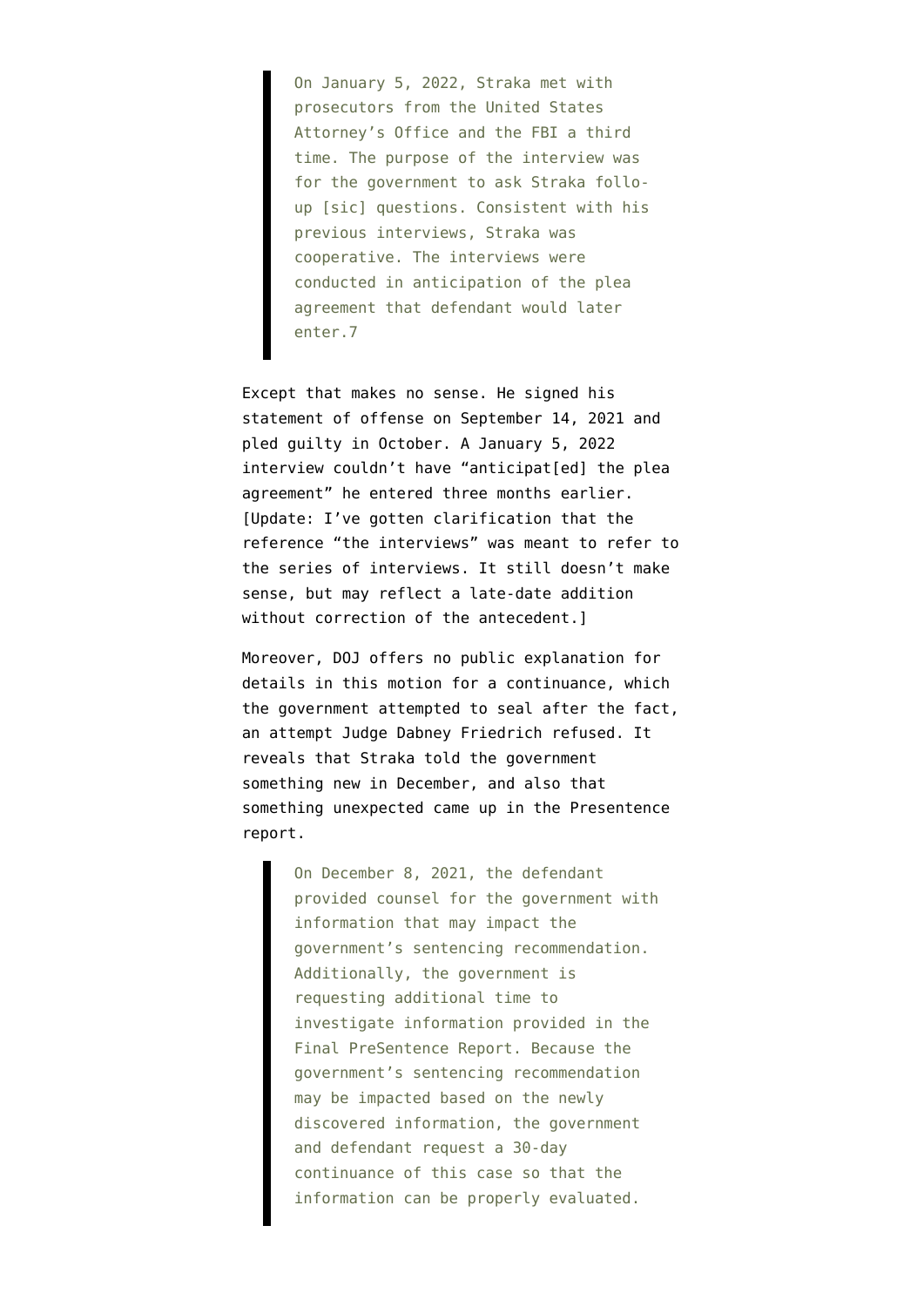Given the timing of that continuance, it might explain a third meeting with Straka on January 5 — nine days ago. But that would suggest that the information *wasn't* provided before Straka got this sweet plea deal.

There are any of a number of things going on. Perhaps it's true that Straka provided useful information early in the investigation and in consideration for that got a sweet plea deal, as happened with Jacob Riles. Perhaps it's true that Straka was more honest in those early interviews than portrayed in this memorandum.

Or, as seems more likely given the record and the rhetorical contortions AUSA Brittany Reed made in this sentencing memo, FBI let Straka bullshit them and based on that, he scored a ridiculous plea deal, and only after that, his presentence report disclosed things that FBI should have found last spring.

It may be that the belated discovery in December, in the end, makes the plea deal worth it. If Straka is willing to share honest details of how months of incitement led up to that attempted breach on the East steps; if Straka has provided details of what Mike Flynn was up to after Trump's speech; if Straka belatedly confessed that there was a concerted plan to converge on the top of the East steps, then Straka's preferential treatment may be worth it.

But DOJ really needs to provide more transparency on what went down, one that doesn't include an obvious typo obscuring the timeline. If Paul Hodgkins [has to serve eight months for](https://www.emptywheel.net/2021/09/04/how-jacob-chansley-proved-patrick-leduc-right/) [obstruction](https://www.emptywheel.net/2021/09/04/how-jacob-chansley-proved-patrick-leduc-right/) because he wandered onto the Senate of floor and Jenny Cudd [only got to plead from](https://www.emptywheel.net/2021/10/14/jenny-cudds-pre-and-post-riot-endorsement-of-a-revolution/) [obstruction down to the more serious trespassing](https://www.emptywheel.net/2021/10/14/jenny-cudds-pre-and-post-riot-endorsement-of-a-revolution/) [charge](https://www.emptywheel.net/2021/10/14/jenny-cudds-pre-and-post-riot-endorsement-of-a-revolution/) because she *repeated* the calls for civil war that people like Straka were making on January 5, then equity demands a *far* better explanation for Straka's preferential treatment here.

As noted, Straka's is the first sentencing for one of [the organizer-inciters](https://www.emptywheel.net/2021/12/16/the-pied-piper-of-insurrection-and-other-challenges-in-charging-the-january-6-organizer-inciters/) who will need to